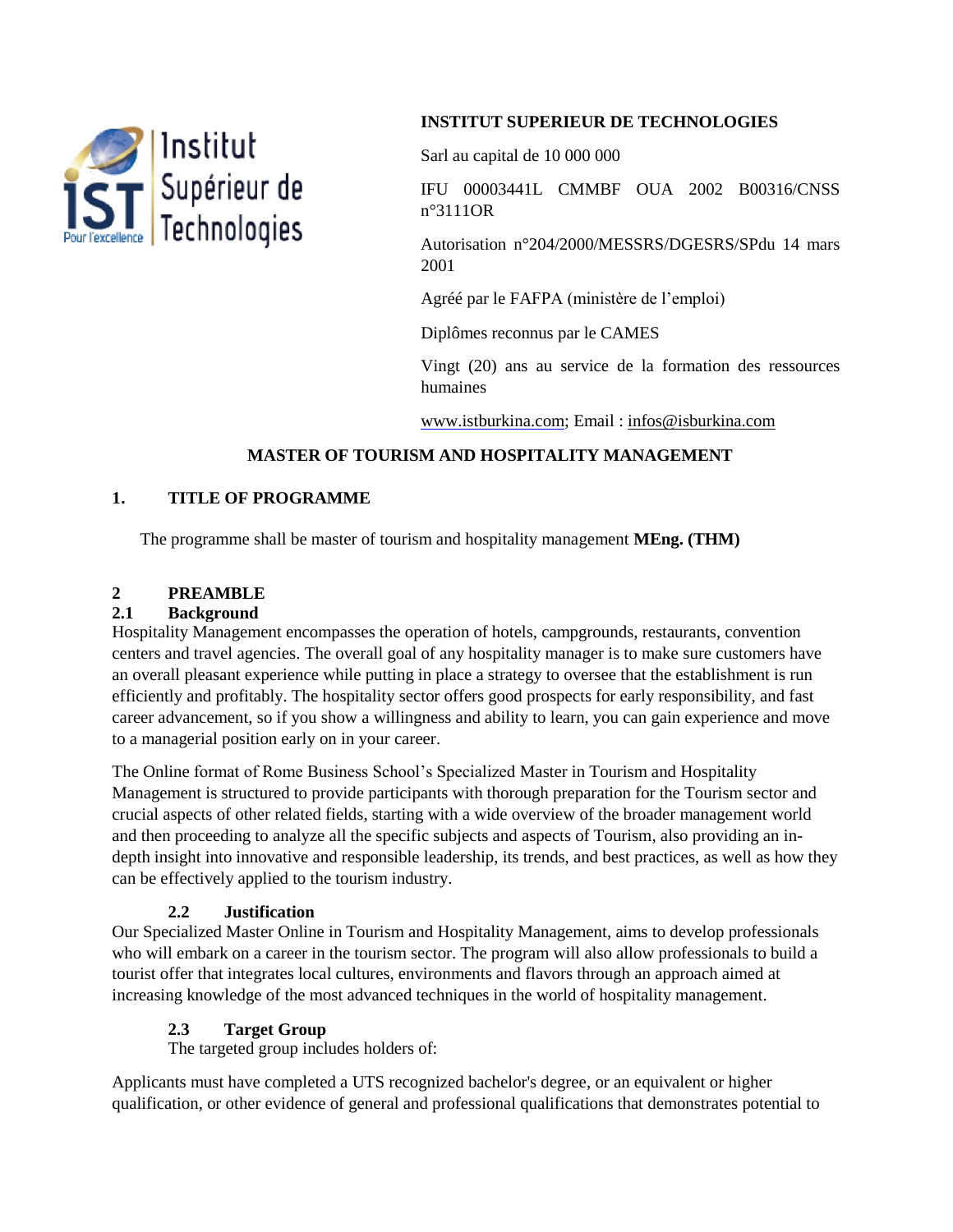pursue graduate studies. The admission process is aimed to verify the candidate's eligibility to attend the Master. The candidate's academic history, previous experiences in the topics covered in the Master and motivation will be matters of the evaluation. Once it's sent, the application will be evaluated by the IST BURKINAFASO's academic committee. In order to ensure the application's suitability, it is important to deliver all of the required documentation.

### **3.Programme Objectives 3.1. General Objectives**

The Master of Tourism and Hospitality Management helps graduates prepare for the next step in their career in the global tourism and hotel industry. You will develop skills essential for managerial-level graduates including advanced business acumen, strategic insight, high-level management skills and specialized industry knowledge underscored by sustainability principles.

### **3.2. Specific Objectives**

#### **Learning Outcome:**

- Thinking critically
- Apply knowledge and into practice
- Competitive spirit
- Practice Public speaking skills
- Professional development & Networking
- Teamwork and collaboration
- Goal setting
- Research skills
- Creativity & Problem solving

#### **Duration of the Programme:**

This course is offered on a Two-year (Four semesters), full-time or online.

#### **Programme Structure**

| <b>Courses codes</b> | <b>Courses Names</b>                            | <b>Credit Units</b> |
|----------------------|-------------------------------------------------|---------------------|
|                      | <b>Year one</b>                                 |                     |
|                      | <b>Semester one</b>                             |                     |
| <b>RM M01</b>        | Advanced research methods                       | 3                   |
| OB M03               | <b>Organization Behavior</b>                    | 3                   |
| CS M <sub>02</sub>   | <b>Communication Skills</b>                     | 3                   |
| ESD M04              | <b>Entrepreneurship and Development</b>         | 3                   |
| <b>MBEC 2632</b>     | <b>Business Ethics and Corporate Governance</b> | 3                   |
| <b>MSM 9450</b>      | <b>Strategic Management</b>                     | 3                   |
| <b>MAE 421</b>       | Academic Essay                                  | 3                   |
| MTHM110              | Foundations of Business Management              | 3                   |
| MTHM111              | <b>Environments of Tourism</b>                  | 3                   |
|                      |                                                 |                     |
|                      | <b>Semester Two</b>                             |                     |
| MTHM120              | <b>Financial Management</b>                     | 3                   |
| MTHM121              | <b>Tourism Marketing</b>                        | 3                   |